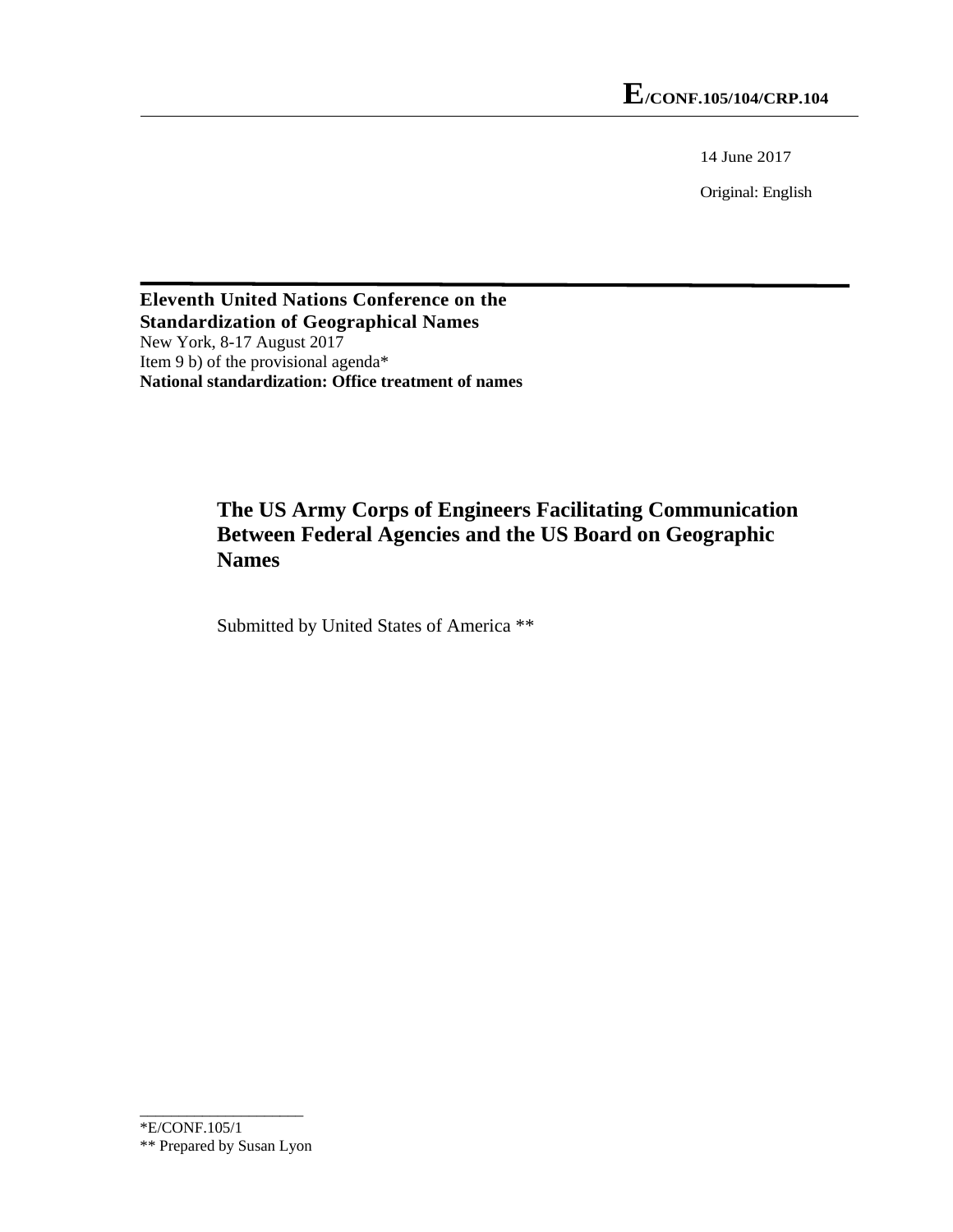The staff of the United States Board on Geographic Names solicits input from key stakeholders when proposals are received requesting additions or changes to officiallyrecognized geographic names. The United States Army Corps of Engineers (USACE) works with Federal land authorities when name proposals are related to either USACE properties or any property that falls under the Department of Defense, and facilitates communication with the national naming authority.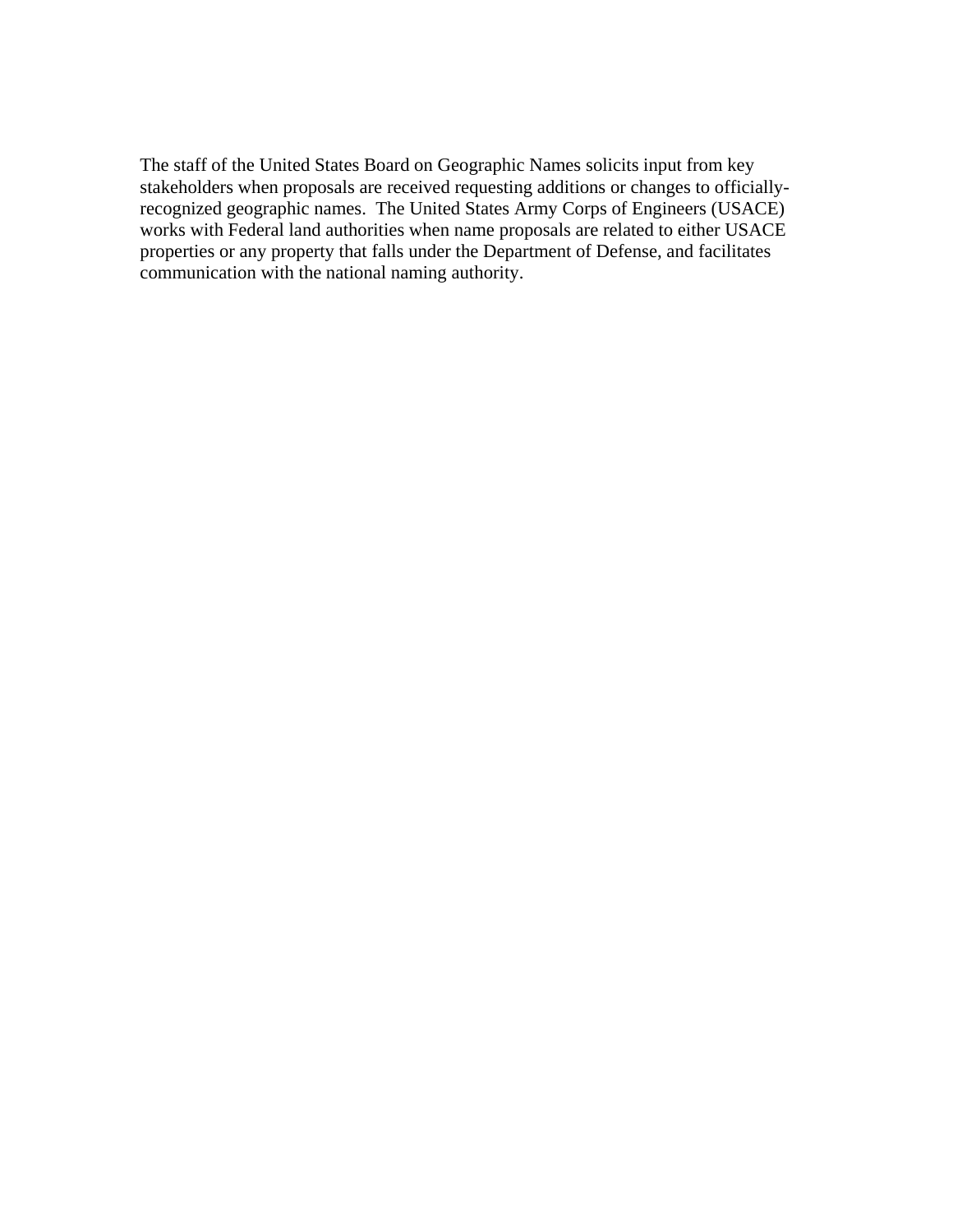The US Army Corps of Engineers Facilitating Communication Between Federal Agencies and the US Board on Geographic Names

Prepared by: Susan Lyon (United States), Geographer, Engineer Research and Development Center, United States Army Corps of Engineers

Summary: The staff of the United States Board on Geographic Names solicits input from key stakeholders when proposals are received requesting additions or changes to officially-recognized geographic names. The United States Army Corps of Engineers (USACE) works with Federal land authorities when name proposals are related to either USACE properties or any property that falls under the Department of Defense, and facilitates communication with the national naming authority.

One of the important guiding principles of the United States Board on Geographic Names (BGN) is to recognize and preserve feature names that are used by local communities. Fulfilling this principle requires communication between the naming authority and local stakeholders, including Federal agencies, who may have interest in the name of a feature in question. Each Federal agency has unique processes and procedures for processing BGN requests for input, and this paper focuses on USACE.

The United States Army Corps of Engineers (USACE) provides engineering expertise and services for both the military and civilian sectors, particularly in the management of water resources, civil engineering works, ecosystem restoration, and land management. Since the responsibility domains of USACE intersect with geographic features that may be the subject of geographic name proposals, USACE both participates in the work of the national naming authority as a member of the BGN, as well as provides input when domestic name proposals are of interest to either USACE or to the Department of Defense (DoD).

The BGN staff extensively researches each geographic name proposal to identify parties who may have an interest in the feature in question. If this research discovers that the feature may be of interest to either USACE or the DoD, BGN's research staff will ask for input from the USACE member of the BGN. BGN staff researchers take a broad view when locating and identifying stakeholders; a feature of interest may be with within a military or USACE property, may be near it, or may interact with a feature of responsibility. For example, a proposed change to a name of a river may be of interest to USACE because of a hydroelectric power dam on the river.

If a geographic name proposal is of interest to USACE, a report is prepared by a USACE BGN member and sent to the USACE land manager of the property or a representative at one of the 39 USACE administrative districts. . The report includes a summary of the name request proposal, a map identifying the feature, a summary of related policies, and a request for an opinion on the proposal. Since local representatives are not usually familiar with naming processes and procedures, the report includes excerpts of BGN principles or policies that may be related to the proposal. The report also includes a form that allows the user to respond with one of four options: "No Opinion," "No Objection," "Support," or "Do Not Support." In the event a proposal is not supported, the respondent must provide a reason. This communication is done via electronic mail.